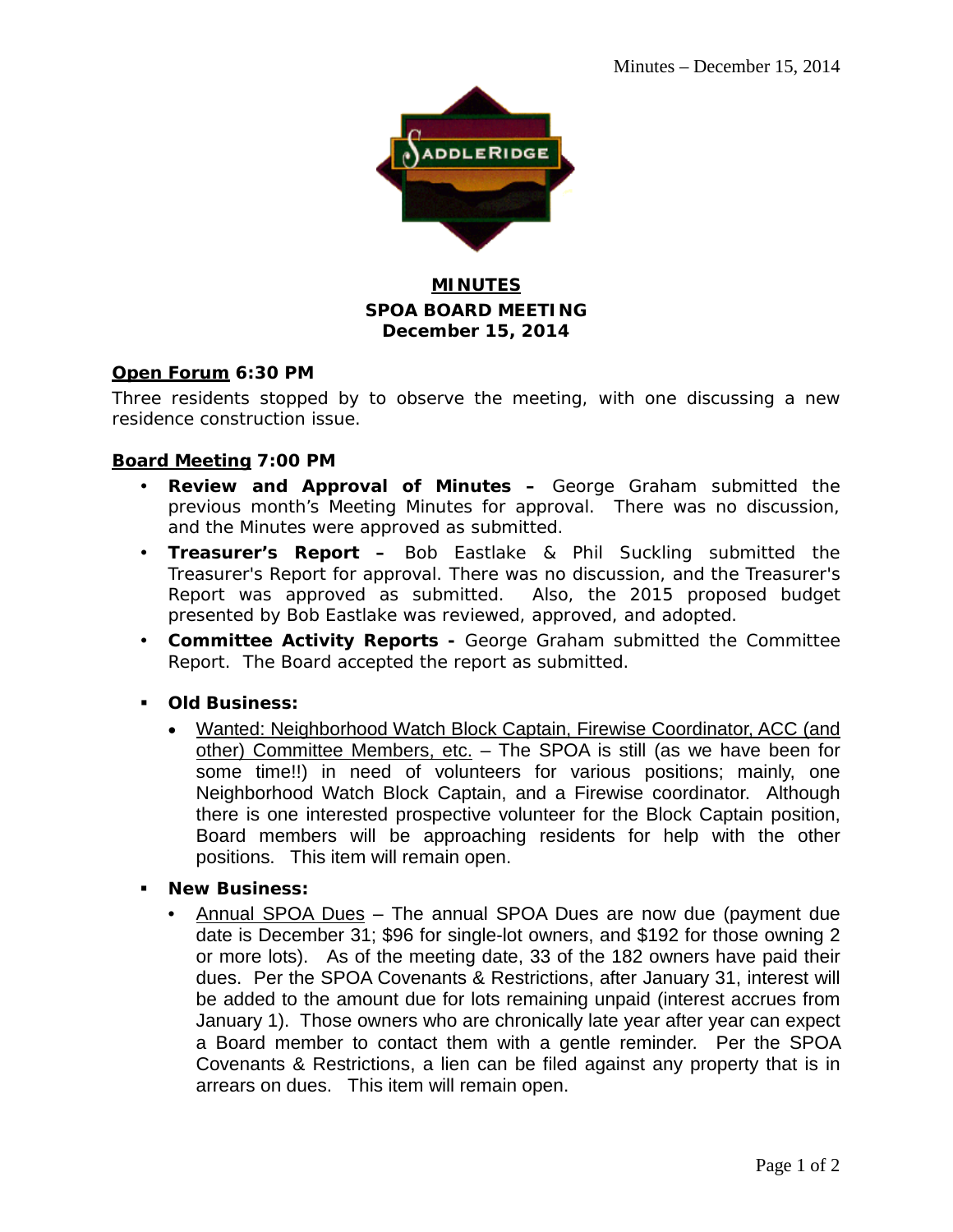• Holiday Safety (Burglaries, etc.) - There was one burglary reported in Saddleridge this past month. In this case, easily-hocked items were taken from storage / workshop / outbuildings. An email was sent to residents about this event, which included a reminder about general security. This item will be closed until another event occurs.

The meeting was adjourned at 7:20 PM.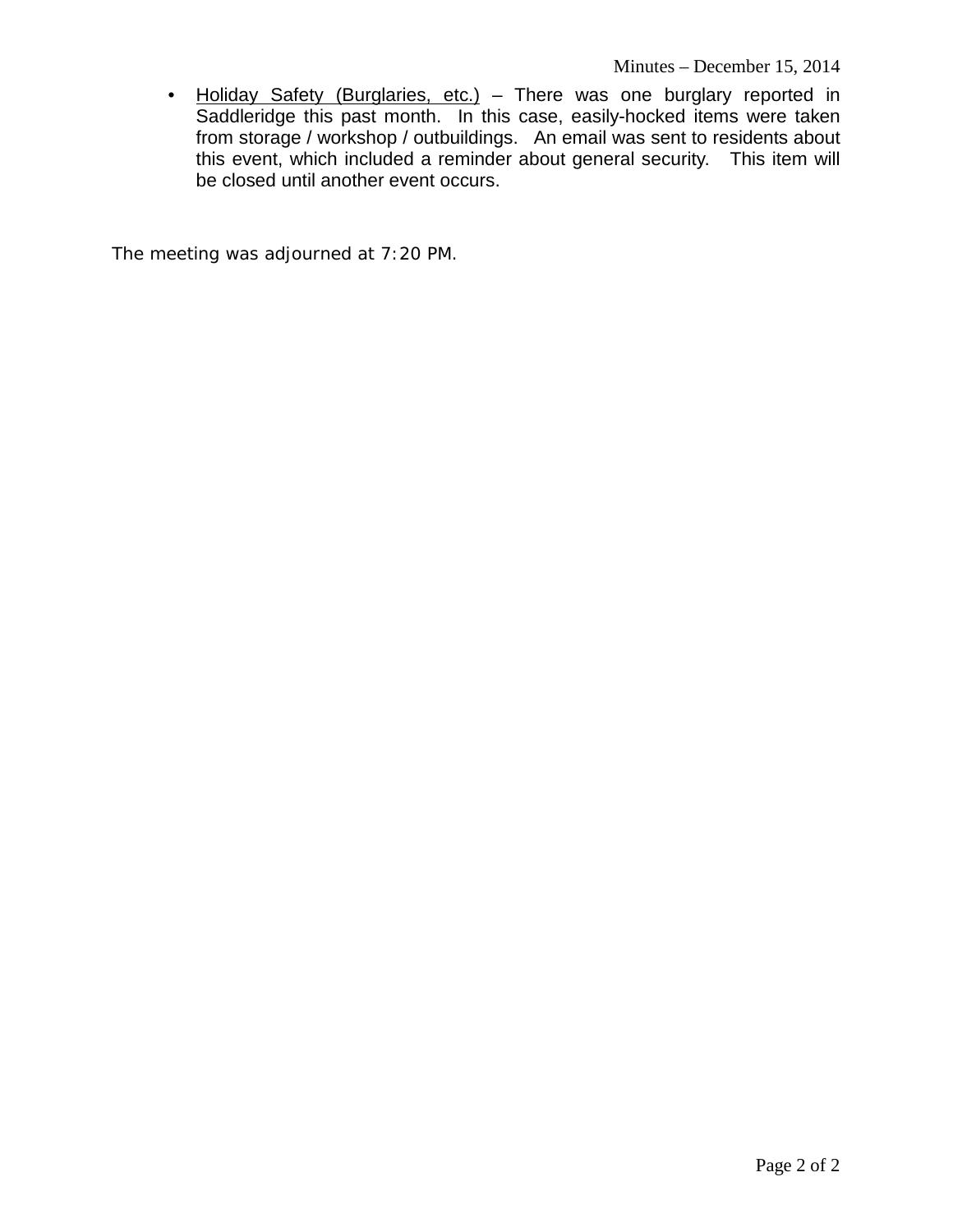#### **4:50 PM 12/14/14 Cash Basis**

## **Saddleridge Property Owners Association Balance Sheet**

 **As of November 30, 2014**

|                                  | Nov 30, 14 | Nov 30, 13 | \$ Change |
|----------------------------------|------------|------------|-----------|
| <b>ASSETS</b>                    |            |            |           |
| <b>Current Assets</b>            |            |            |           |
| <b>Checking/Savings</b>          |            |            |           |
| Ozona CD #305501                 | 25,237.81  | 25,187.39  | 50.42     |
| Ozona CD #305552                 | 25,217.14  | 25,166.76  | 50.38     |
| <b>Ozona Checking</b>            | 2,956.17   | 2,223.36   | 732.81    |
| <b>Ozona Money Market</b>        | 41,463.54  | 35,420.31  | 6,043.23  |
| <b>Total Checking/Savings</b>    | 94,874.66  | 87,997.82  | 6,876.84  |
| <b>Accounts Receivable</b>       |            |            |           |
| <b>Accounts Receivable</b>       | $-8.00$    | -16.27     | 8.27      |
| <b>Total Accounts Receivable</b> | $-8.00$    | -16.27     | 8.27      |
| <b>Total Current Assets</b>      | 94,866.66  | 87,981.55  | 6,885.11  |
| <b>Other Assets</b>              |            |            |           |
| <b>Saddleridge Property</b>      | 80,500.00  | 80,500.00  | 0.00      |
| <b>Total Other Assets</b>        | 80,500.00  | 80,500.00  | 0.00      |
| <b>TOTAL ASSETS</b>              | 175,366.66 | 168,481.55 | 6,885.11  |
| <b>LIABILITIES &amp; EQUITY</b>  |            |            |           |
| <b>Equity</b>                    |            |            |           |
| <b>Opening Balance Equity</b>    | 110,823.40 | 110,823.40 | 0.00      |
| <b>Retained Earnings</b>         | 62,067.95  | 57,952.05  | 4,115.90  |
| <b>Net Income</b>                | 2,475.31   | -293.90    | 2,769.21  |
| <b>Total Equity</b>              | 175,366.66 | 168,481.55 | 6,885.11  |
| TOTAL LIABILITIES & EQUITY       | 175,366.66 | 168,481.55 | 6,885.11  |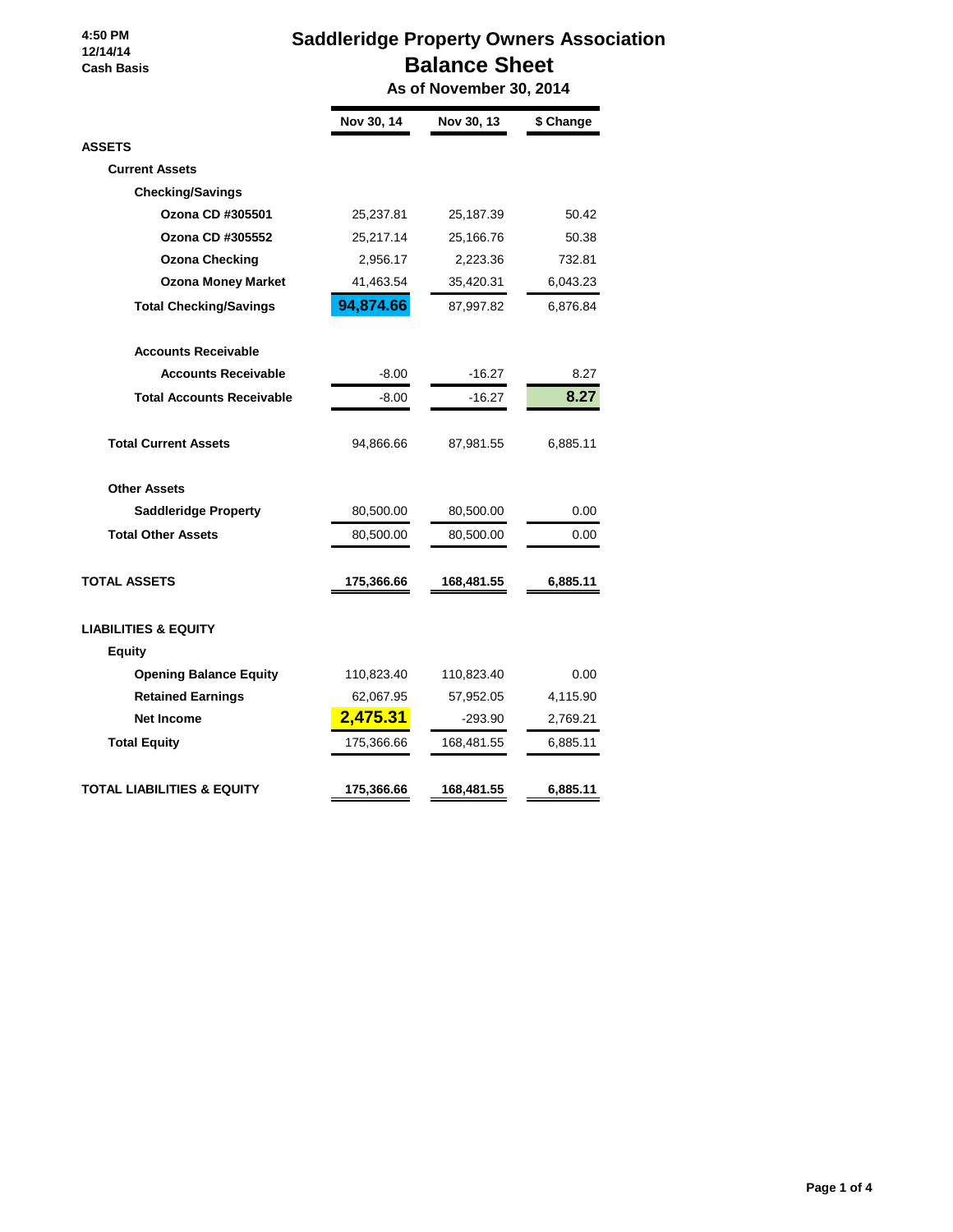|                     |                                            | Jan - Nov 14 | <b>Budget</b> |
|---------------------|--------------------------------------------|--------------|---------------|
| <b>Income</b>       |                                            |              |               |
|                     | <b>Clubhouse Usage Fee</b>                 | 425.00       | 475.00        |
|                     | <b>HOA Dues Collected</b>                  | 15,890.66    | 14,375.00     |
|                     | <b>Interest Assessed Fees</b>              | 330.76       | 250.00        |
|                     | Interest Income                            | 134.83       | 91.00         |
|                     | <b>Resale Cert. Fee</b>                    | 650.00       | 500.00        |
|                     | <b>Transfer Fees</b>                       | 500.00       | 450.00        |
|                     | <b>Uncategorized Income</b>                | 0.00         | 0.00          |
| <b>Total Income</b> |                                            | 17,931.25    | 16,141.00     |
| <b>Expense</b>      |                                            |              |               |
|                     | <b>Accounting</b>                          |              |               |
|                     | <b>Accounting-Bookkeeper</b>               | 1,925.00     | 1,925.00      |
|                     | <b>Total Accounting</b>                    | 1,925.00     | 1,925.00      |
|                     | <b>Annual Septic Contract</b>              | 225.00       | 250.00        |
|                     | <b>Bank Charges</b>                        |              |               |
|                     | <b>Check Printing</b>                      | 0.00         | 75.00         |
|                     | <b>Safe Deposit Box</b>                    | 40.00        | 40.00         |
|                     | <b>Total Bank Charges</b>                  | 40.00        | 115.00        |
|                     | <b>Clubhouse Expenses</b>                  |              |               |
|                     | Cleaning                                   | 550.00       | 550.00        |
|                     | <b>Cleaning Supplies</b>                   | 14.00        | 100.00        |
|                     | <b>Furnishings</b>                         | 0.00         | 200.00        |
|                     | <b>Heating and AC</b>                      | 453.70       | 150.00        |
|                     | <b>Insurance</b>                           | 361.00       | 375.00        |
|                     | Lighting                                   | 0.00         | 50.00         |
|                     | <b>Maintenance Labor</b>                   | 0.00         | 400.00        |
|                     | Misc                                       | 0.00         | 0.00          |
|                     | <b>Outside Lighting</b>                    | 0.00         | 50.00         |
|                     | <b>Pest Control</b>                        | 411.36       | 420.00        |
|                     | <b>Plumbing Repairs</b>                    | 0.00         | 250.00        |
|                     | <b>Repairs</b>                             | 0.00         | 375.00        |
|                     | <b>Septic Cleaning and Servic</b>          | 485.00       |               |
|                     | <b>Trash</b>                               | 344.02       | 350.00        |
|                     | Water softener monthly ma                  | 85.42        | 275.00        |
|                     | <b>Wellhouse Expenses</b>                  | 0.00         | 100.00        |
|                     | <b>Total Clubhouse Expenses</b>            | 2,704.50     | 3,645.00      |
|                     | <b>Dues and Subscriptions</b>              | 0.00         | 25.00         |
|                     | <b>Food for Saddleridge Meetings</b>       |              |               |
|                     | Food for Annual BBQ                        | 311.62       | 550.00        |
|                     | Neighborhood Watch                         | 540.00       | 400.00        |
|                     | <b>Total Food for Saddleridge Meetings</b> | 851.62       | 950.00        |
|                     | <b>Improvements</b>                        |              |               |
|                     | Landscaping                                |              |               |
|                     | <b>Entrance</b>                            | 0.00         | 300.00        |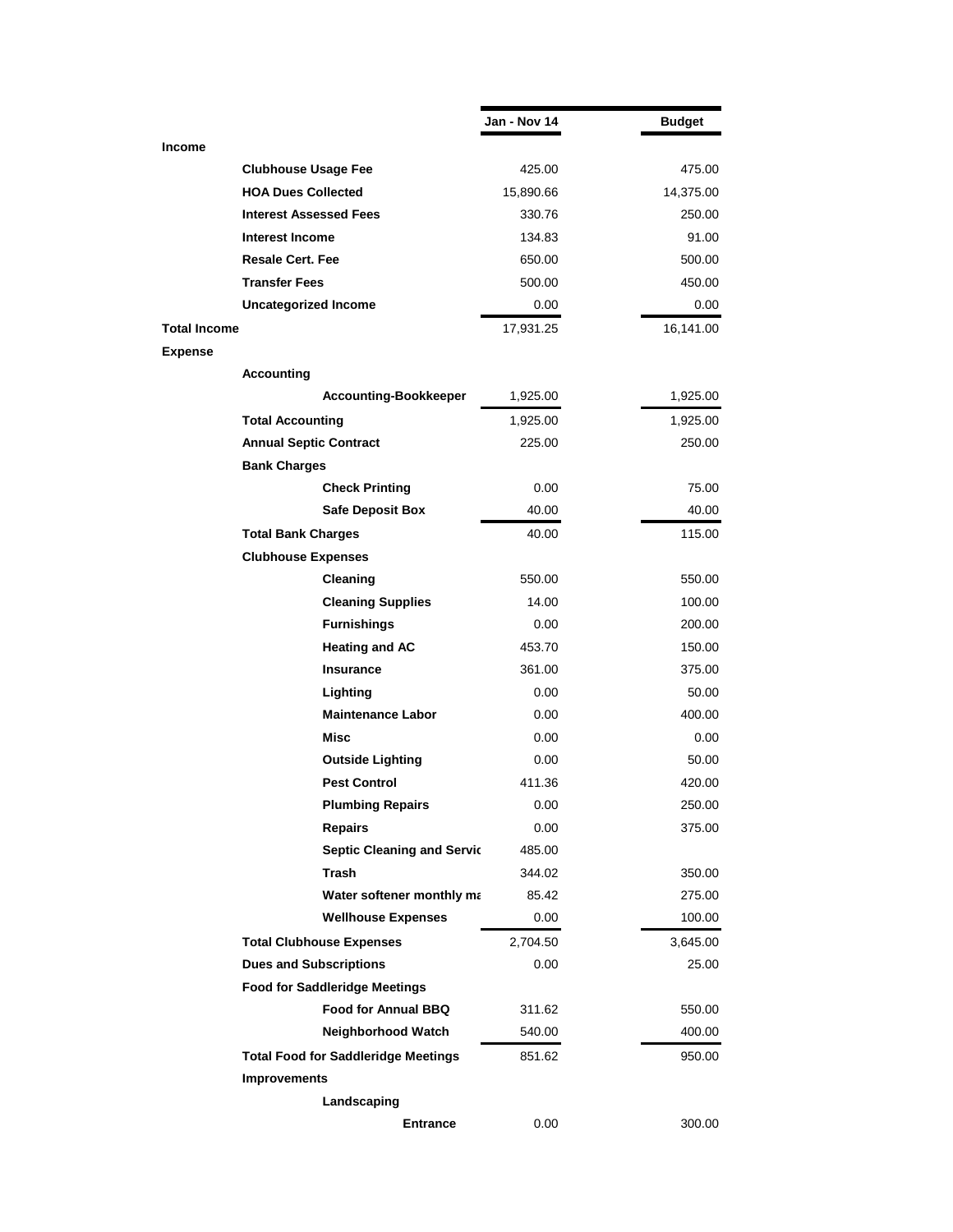| Lighting                            | 0.00      | 150.00      |
|-------------------------------------|-----------|-------------|
| <b>Plants</b>                       | 0.00      | 270.00      |
| <b>Total Landscaping</b>            | 0.00      | 720.00      |
| <b>Wellhouse Improvements</b>       | 0.00      | 100.00      |
| <b>Total Improvements</b>           | 0.00      | 820.00      |
| <b>Insurance-HOA Liability</b>      | 615.00    | 600.00      |
| Insurance, D&O                      | 2,445.00  | 2,500.00    |
| <b>Lawn Maintenance</b>             | 2,381.02  | 2,138.00    |
| <b>Legal-Attorney Fees</b>          | 0.00      | 1,000.00    |
| <b>Mailings</b>                     | 6.49      | 150.00      |
| <b>Miscellaneous</b>                |           |             |
| <b>ACC Office Supplies</b>          | 0.00      | 100.00      |
| Copying                             | 0.00      | 50.00       |
| <b>Legal Records</b>                | 51.00     | 40.00       |
| <b>Office Supplies</b>              | 229.34    | 50.00       |
| <b>Printer Cart.</b>                | 0.00      | 100.00      |
| <b>Software</b>                     | 162.99    | 280.00      |
| <b>Website Hosting Fee</b>          | 0.00      | 120.00      |
| <b>Total Miscellaneous</b>          | 443.33    | 740.00      |
| <b>PEC Electricity</b>              | 1,901.81  | 1,846.00    |
| <b>Reconciliation Discrepancies</b> | 0.00      |             |
| <b>Taxes</b>                        | 1,797.77  | 1,800.00    |
| <b>Webpage Fees</b>                 | 119.40    |             |
| <b>Total Expense</b>                | 15,455.94 | 18,504.00   |
| <b>Net Income</b>                   | 2,475.31  | $-2,363.00$ |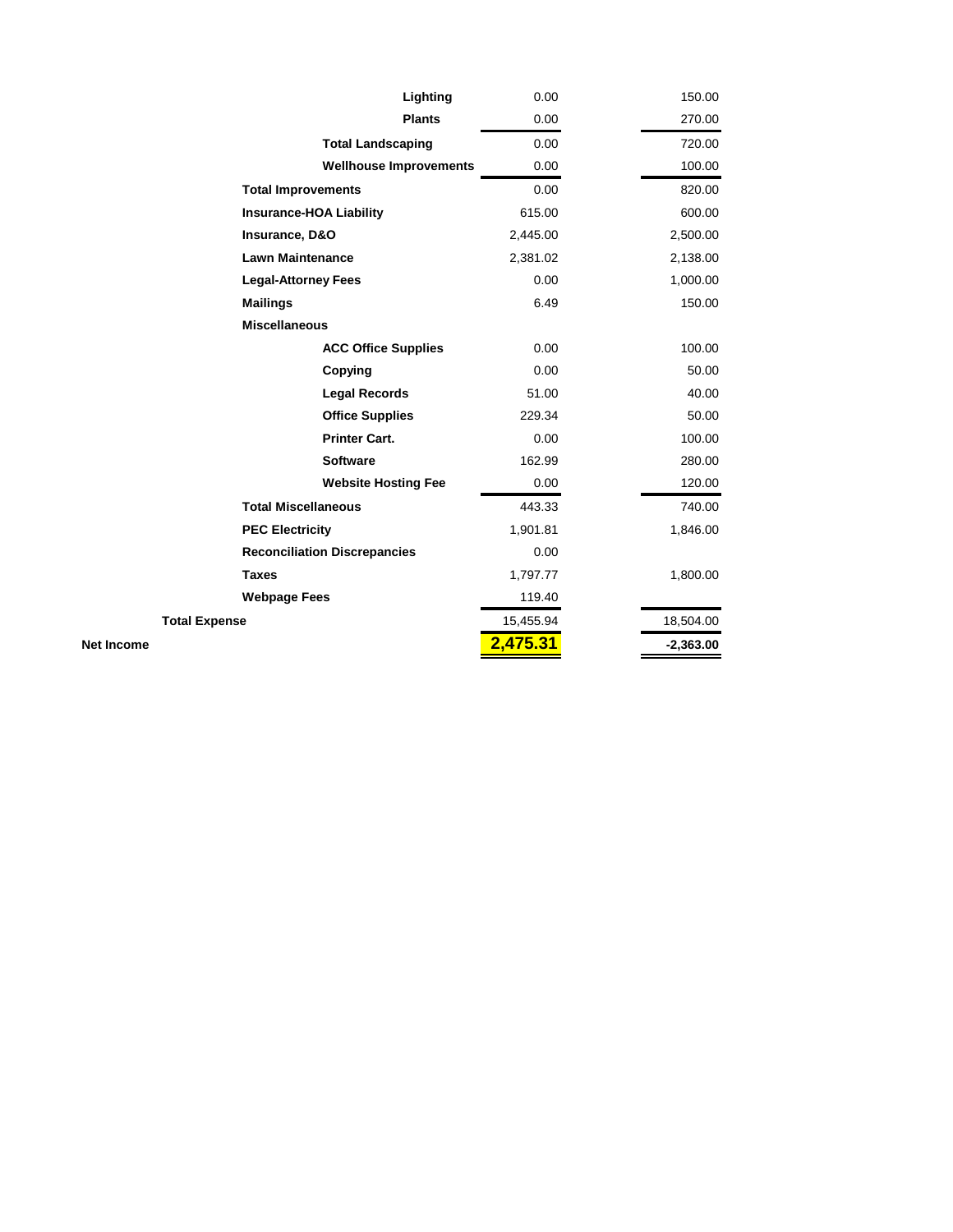|                                           |                                            |                            | Jan - Nov 14 |      |          |
|-------------------------------------------|--------------------------------------------|----------------------------|--------------|------|----------|
| <b>OPERATING ACTIVITIES</b>               |                                            |                            |              |      |          |
|                                           | Net Income                                 |                            | 6,672.17     |      |          |
|                                           | <b>Adjustments to reconcile Net Income</b> |                            |              |      |          |
|                                           | to net cash provided by operations:        |                            |              |      |          |
|                                           |                                            | <b>Accounts Receivable</b> | -4,205.13    |      |          |
| Net cash provided by Operating Activities |                                            |                            | 2,467.04     | 8.27 | 2,475.31 |
| Net cash increase for period              |                                            |                            | 2,467.04     |      |          |
| Cash at beginning of period               |                                            |                            | 92,407.62    |      |          |
| Cash at end of period                     |                                            |                            | 94,874.66    |      |          |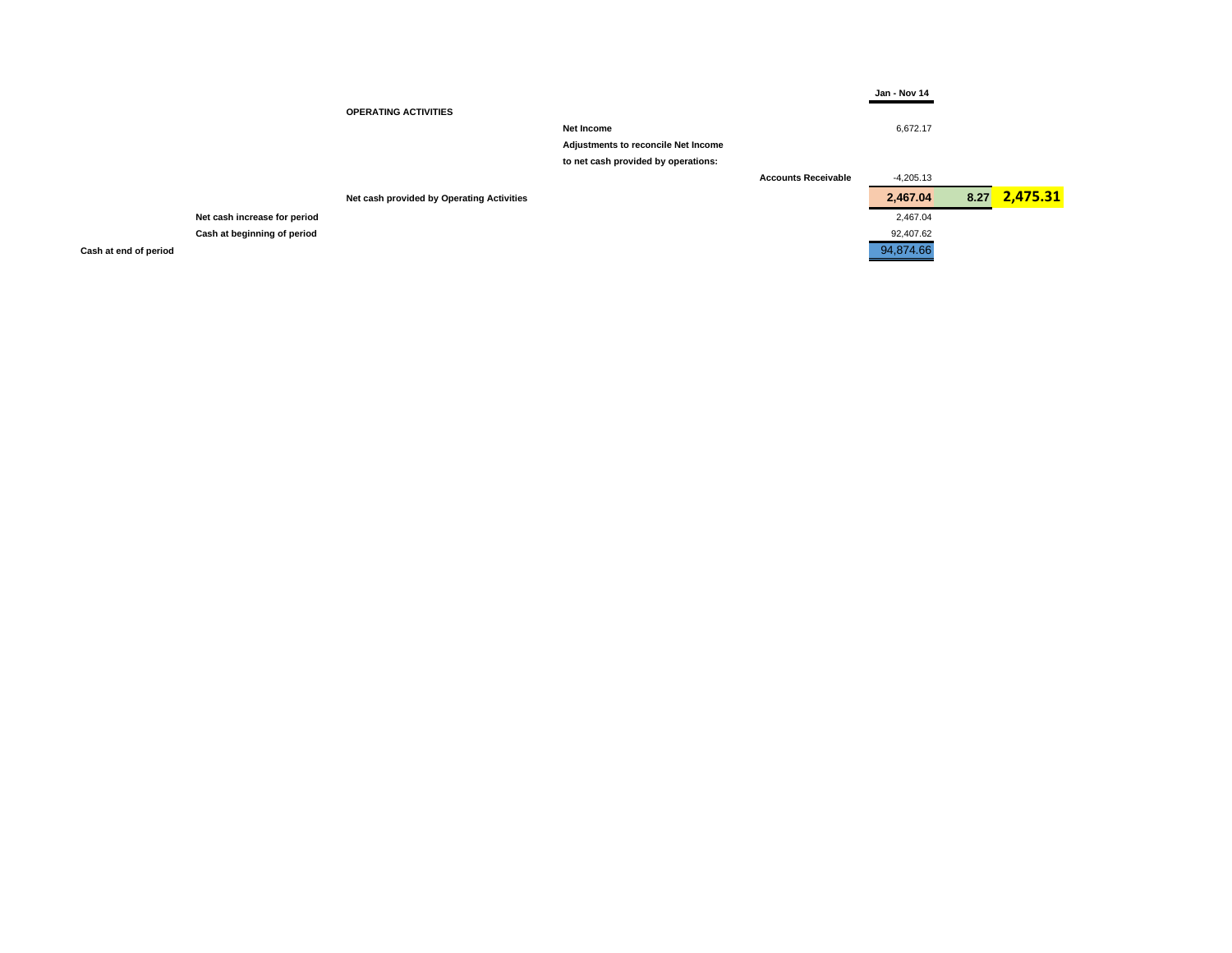# **Saddleridge Property Owners Association Profit & Loss Budget Overview**

 **January through December 2014**

|                |                                            |                |                 |                      | <b>NEW</b>          |
|----------------|--------------------------------------------|----------------|-----------------|----------------------|---------------------|
|                |                                            | Jan - Dec 14   | <b>Budget</b>   | \$ Over Budget       | <b>Jan - Dec 15</b> |
| Income         |                                            |                |                 |                      |                     |
|                | <b>Clubhouse Usage Fee</b>                 | 450.00         | 500.00          | $-50.00$             | \$<br>400.00        |
|                | <b>HOA Dues Collected</b>                  | 20,594.66      | 19,580.00       | 1,014.66             | \$20,520.71         |
|                | <b>Interest Assessed Fees</b>              | 330.76         | 250.00          | 80.76                | \$<br>311.21        |
|                | <b>Interest Income</b>                     | 138.98         | 100.00          | 38.98                | \$<br>87.50         |
|                | <b>Resale Cert. Fee</b>                    | 700.00         | 500.00          | 200.00               | \$<br>900.00        |
|                | <b>Transfer Fees</b>                       | 550.00         | 500.00          | 50.00                | \$<br>1,050.00      |
|                | <b>Uncategorized Income</b>                | 0.00           | 0.00            | 0.00                 |                     |
|                | <b>Total Income</b>                        | 22,764.40      | 21,430.00       | 1,334.40             | \$23,269.42         |
|                |                                            |                |                 |                      |                     |
| <b>Expense</b> |                                            |                |                 |                      |                     |
|                | <b>Accounting</b>                          |                |                 |                      |                     |
|                | <b>Accounting-Bookkeeper</b>               | 1,925.00       | 2,100.00        | $-175.00$            | \$<br>2,010.00      |
|                | <b>Total Accounting</b>                    | 1,925.00       | 2,100.00        | $-175.00$            | \$<br>2,010.00      |
|                |                                            |                |                 |                      |                     |
|                | <b>Annual Septic Contract</b>              | 225.00         | 250.00          | $-25.00$             | 225.00              |
|                | <b>Bank Charges</b>                        |                |                 |                      |                     |
|                | <b>Check Printing</b>                      | 0.00           | 75.00           | $-75.00$             |                     |
|                | <b>Safe Deposit Box</b>                    | 40.00          | 40.00           | 0.00                 | 40.00               |
|                | <b>Total Bank Charges</b>                  | 40.00          | 115.00          | $-75.00$             | \$<br>40.00         |
|                |                                            |                |                 |                      |                     |
|                | <b>Clubhouse Expenses</b>                  |                |                 |                      |                     |
|                | Cleaning                                   | 550.00         | 595.00          | $-45.00$             | 595.00              |
|                | <b>Cleaning Supplies</b>                   | 14.00          | 100.00          | $-86.00$             | 1.00                |
|                | <b>Furnishings</b>                         | 0.00           | 200.00          | $-200.00$            |                     |
|                | <b>Heating and AC</b>                      | 453.70         | 150.00          | 303.70               | 131.73<br>360.00    |
|                | <b>Insurance</b><br>Lighting               | 361.00<br>0.00 | 375.00<br>50.00 | $-14.00$<br>$-50.00$ |                     |
|                | <b>Maintenance Labor</b>                   | 0.00           | 400.00          | $-400.00$            | 350.00              |
|                | <b>Misc</b>                                | 0.00           | 0.00            | 0.00                 |                     |
|                | <b>Outside Lighting</b>                    | 0.00           | 50.00           | $-50.00$             |                     |
|                | <b>Pest Control</b>                        | 411.36         | 420.00          | $-8.64$              | 411.32              |
|                | <b>Plumbing Repairs</b>                    | 0.00           | 250.00          | $-250.00$            | 6.78                |
|                | <b>Repairs</b>                             | 0.00           | 500.00          | $-500.00$            |                     |
|                | <b>Septic Cleaning and Service</b>         | 485.00         |                 |                      |                     |
|                | <b>Trash</b>                               | 344.02         | 350.00          | $-5.98$              | 340.88              |
|                | Water softener monthly maintain            | 85.42          | 300.00          | $-214.58$            | 275.40              |
|                | <b>Wellhouse Expenses</b>                  | 0.00           | 100.00          | $-100.00$            |                     |
|                | <b>Total Clubhouse Expenses</b>            | 2,704.50       | 3,840.00        | $-1,135.50$          | \$<br>2,472.11      |
|                |                                            |                |                 |                      |                     |
|                | <b>Dues and Subscriptions</b>              | 0.00           | 25.00           | $-25.00$             |                     |
|                | <b>Food for Saddleridge Meetings</b>       |                |                 |                      |                     |
|                | <b>Food for Annual BBQ</b>                 | 311.62         | 550.00          | $-238.38$            | 462.90              |
|                | Neighborhood Watch                         | 540.00         | 400.00          | 140.00               | 273.03              |
|                | <b>Total Food for Saddleridge Meetings</b> | 851.62         | 950.00          | $-98.38$             | \$<br>735.93        |
|                |                                            |                |                 |                      |                     |
|                | Improvements                               |                |                 |                      |                     |
|                | Landscaping                                |                |                 |                      |                     |
|                | <b>Entrance</b>                            | 0.00           | 400.00          | $-400.00$            |                     |
|                | Lighting                                   | 0.00           | 200.00          | $-200.00$            |                     |
|                | <b>Plants</b>                              | 0.00           | 360.00          | $-360.00$            |                     |
|                | <b>Total Landscaping</b>                   | 0.00           | 960.00          | $-960.00$            | \$<br>-             |
|                |                                            |                |                 |                      |                     |
|                | <b>Wellhouse Improvements</b>              | 0.00           | 100.00          | $-100.00$            |                     |
|                | <b>Total Improvements</b>                  | 0.00           | 1,060.00        | $-1,060.00$          |                     |

| <b>Insurance-HOA Liability</b> | 615.00   | 600.00   | 15.00       | 576.00   |
|--------------------------------|----------|----------|-------------|----------|
| Insurance, D&O                 | 2,445.00 | 2.500.00 | $-55.00$    | 2,445.00 |
| <b>Lawn Maintenance</b>        | 2,543.40 | 2,300.00 | 243.40      | 2,208.35 |
| <b>Legal-Attorney Fees</b>     | 0.00     | 1.000.00 | $-1,000.00$ | 400.00   |
| <b>Mailings</b>                | 54.49    | 250.00   | $-195.51$   | 303.72   |
| <b>Miscellaneous</b>           |          |          |             |          |
| <b>ACC Office Supplies</b>     | 0.00     | 100.00   | $-100.00$   |          |
| Copying                        | 0.00     | 50.00    | $-50.00$    |          |
| <b>Legal Records</b>           | 51.00    | 50.00    | 1.00        | 116.00   |
| <b>Office Supplies</b>         | 229.34   | 50.00    | 179.34      |          |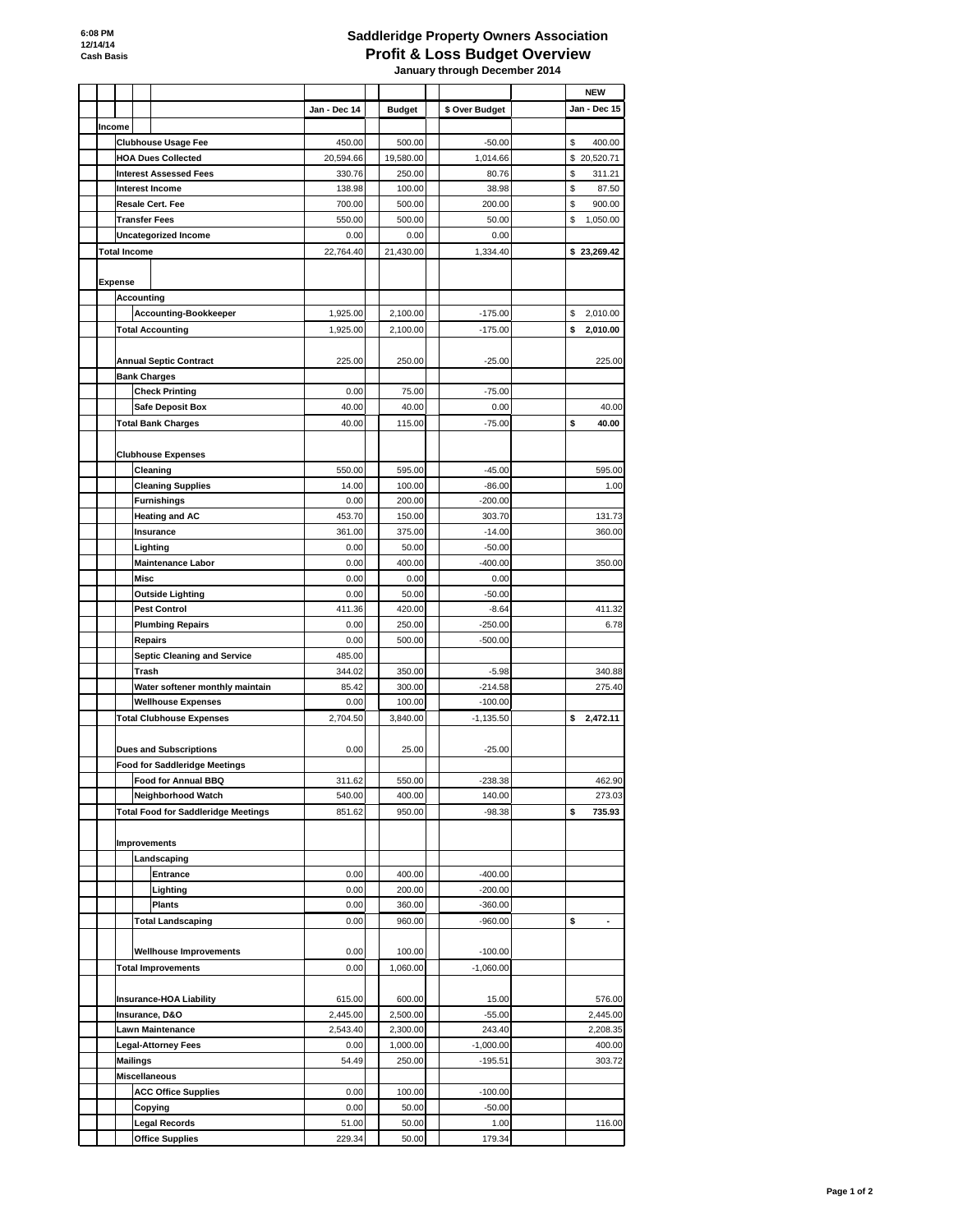**6:08 PM 12/14/14 Cash Basis**

# **Saddleridge Property Owners Association Profit & Loss Budget Overview**

 **January through December 2014**

#### **Page 2 of 2**

|                                     |              |               |                | <b>NEW</b>          |
|-------------------------------------|--------------|---------------|----------------|---------------------|
|                                     | Jan - Dec 14 | <b>Budget</b> | \$ Over Budget | <b>Jan - Dec 15</b> |
| <b>Printer Cart.</b>                | 0.00         | 100.00        | $-100.00$      |                     |
| <b>Software</b>                     | 162.99       | 280.00        | $-117.01$      |                     |
| <b>Website Hosting Fee</b>          | 0.00         | 120.00        | $-120.00$      | 119.40              |
| <b>Total Miscellaneous</b>          | 443.33       | 750.00        | $-306.67$      |                     |
| <b>PEC Electricity</b>              | 1,901.81     | 2,000.00      | $-98.19$       | 1,674.35            |
| <b>Reconciliation Discrepancies</b> | 0.01         |               |                |                     |
| Taxes                               | 1,797.77     | 1,800.00      | $-2.23$        | 1,736.72            |
| <b>Webpage Fees</b>                 | 119.40       |               |                |                     |
| <b>Total Expense</b>                | 15,666.33    | 19,540.00     | $-3,873.67$    | \$15,062.58         |
| Net Income                          | 7,098.07     | 1,890.00      | 5,208.07       | 8,206.84<br>\$      |